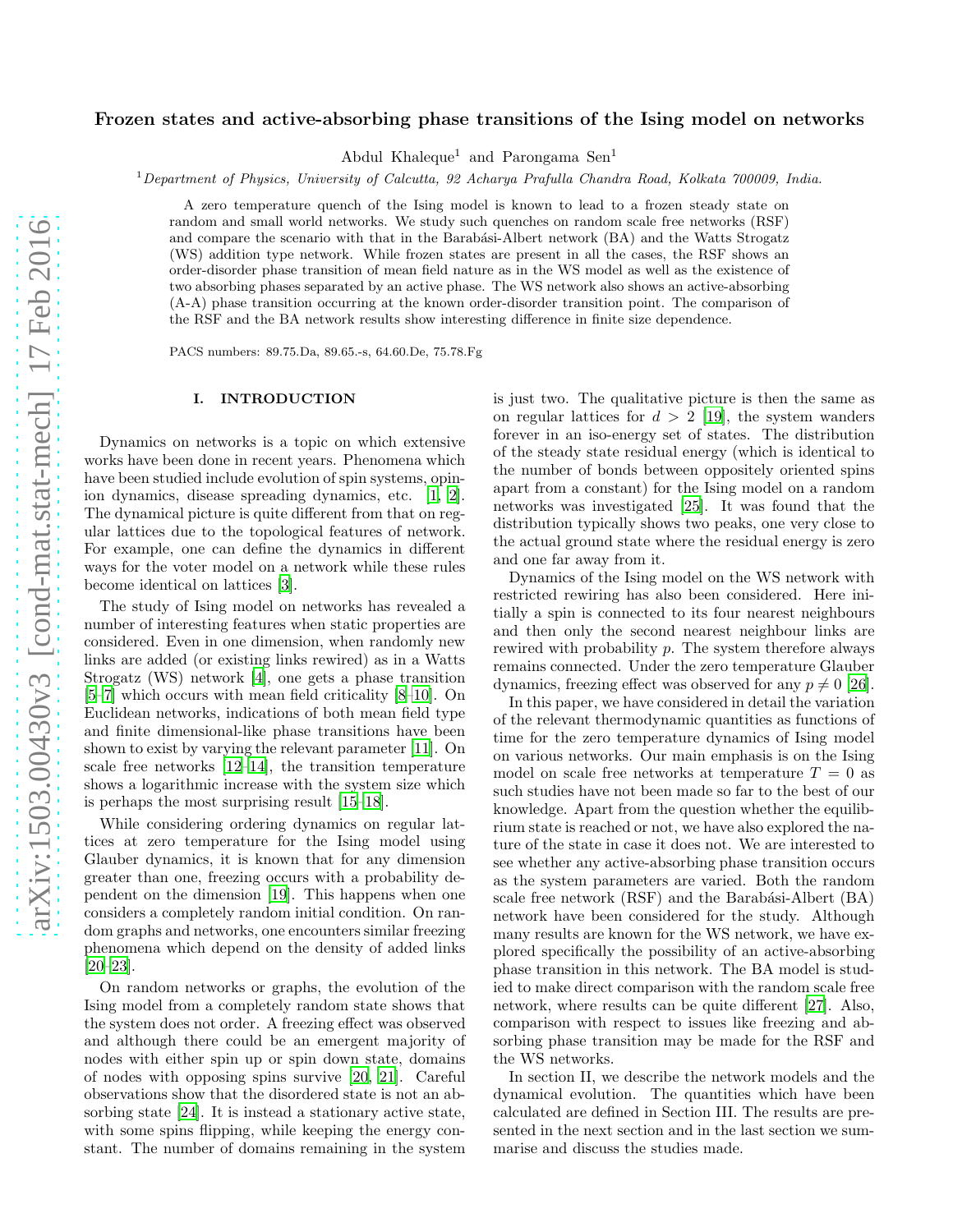# II. THE NETWORK MODELS AND DYNAMICS

We have considered three different types of network: (a) Random scale free, (b) Barabási-Albert and  $(3)$  Watts Strogatz (addition type) [\[4](#page-6-1)] network. We describe in brief how these networks are generated and the dynamical evolution process. In this section we also include a brief discussion of how the numerical data had been analysed in previous studies.

## A. Random scale free (RSF) network

In the random scale free network the degree distribution follows a power law but otherwise the network is random. To generate random scale free network [\[27](#page-6-18)[–32\]](#page-6-19), we assigned the degree of each node using the power law:

$$
\mathcal{P}(k) \sim k^{-\gamma},\tag{1}
$$

where k is the degree of node and  $\gamma$  is the characteristic degree exponent. The minimum value of  $k$  is 1 and the maximum cut-off value is  $\sqrt{N}$ , where N number of nodes. This cut-off value ensures that there is no correlation [\[33\]](#page-6-20). Starting from the node with the maximum degree, links have been established with randomly selected distinct nodes.

#### B. Barabási-Albert (BA) network

Barabási-Albert network is a growing network where new nodes are joined to existing nodes with preferential attachment. We start with the three fully connected nodes. Subsequently, a single node is added at a time to the network which is linked to one existing node. The probability that the new node is connected to the existing *i*th node with degree  $k_i$  is given by [\[27](#page-6-18), [28\]](#page-6-21),

$$
\Pi(k_i) = k_i / \sum_j k_j.
$$
 (2)

Degree distribution of the network is a power law with exponent  $\gamma = 3$ ;  $P(k) \sim k^{-3}$  [\[27\]](#page-6-18).

#### C. Watts Strogatz (addition type) model

Addition type WS network is a one dimensional regular chain with two nearest neighbour links as well as with some extra randomly connected long range links. Here the long range links have been added with probability  $q/N$  (total long range links ~  $O(N)$ ), where N is the number of nodes and  $q$  is a parameter, which denotes the number of extra long range links per node on an average. So the average degree per node of this network is  $2 + q$ , which is a finite quantity as  $q/N \rightarrow 0$  in the thermodynamic limit. It is known [\[6](#page-6-22)] that an order-disorder transition occurs at  $q = 1$ .

## <span id="page-1-0"></span>D. Dynamics of Ising model on networks

The Hamiltonian of the Ising system in these networks can be expressed as

$$
H = -\sum_{i < j} J_{ij} S_i S_j,\tag{3}
$$

where  $S_i = \pm 1$  and  $J_{ij} = 1$  when sites i and j are connected and zero otherwise. Starting with the random configuration, single spin flip energy minimizing Glauber dynamics has been used to update the spin. In this dynamics a randomly selected spin is flipped if the energy of the updated configuration is lowered. It is flipped with probability  $1/2$  if the energy remains unchanged on flipping. Fifty different network configurations have been considered and for each network hundred different initial configurations have been taken. The results are averaged over these configurations. We have considered system sizes N upto 1600. Periodic boundary condition has been used for the WS model which is embedded in real space.

Previous studies have shown that for the thermally driven phase transition, not only mean field critical behaviour exists for the Ising model on small world networks but finite size scaling is also valid there [\[8](#page-6-4)[–11](#page-6-6)]. The data collapse was obtained by rescaling the data and the scaling argument occurring in the scaling function was found to be of the familiar form  $\epsilon N^{1/\tilde{\nu}}$  (with  $\tilde{\nu} = 2$ ) where  $\epsilon$  denotes the deviation from the critical point.  $\tilde{\nu}$ is argued to be equal to  $\nu d$  where  $\nu$  is the correlation length exponent and d the effective dimension of the system. With mean field critical exponent  $\nu = 0.5$ , d turns out to be equal to the upper critical dimension;  $d = 4$ .

### III. QUANTITIES CALCULATED

We have estimated the following quantities in the present work.

1. Magnetisation:  $m(t)$  has been calculated by taking the average of the absolute values of the magnetisation,  $m = \langle |\sum_i S_i| \rangle / N$ , as a function of time. Since evolution to both up spin dominated and down spin dominated configurations are possible, the absolute value is taken to compute the configuration average. Distribution of saturation value of magnetisation has also been estimated for random scale free (RSF) network.

2. Residual energy:  $E_r(t) = E(t) - E_q$  where  $E_q$  is the equilibrium energy of the ground state per spin and  $E(t)$ the energy per spin at time  $t$ . Residual energy measurement indicates the closeness to the equilibrium ground state. Since we are employing a zero temperature quench, the equilibrium ground state configuration corresponds to either all spins up or down.

3.  $P_{flip}(t) = N_{flip}(t)/N$ , where  $N_{flip}$  is the number of spin flips at time  $t$ , has been studied as a function of time. We count all the spin flips, i.e., if the same spin flips more than one time, all these occurrences are taken into account.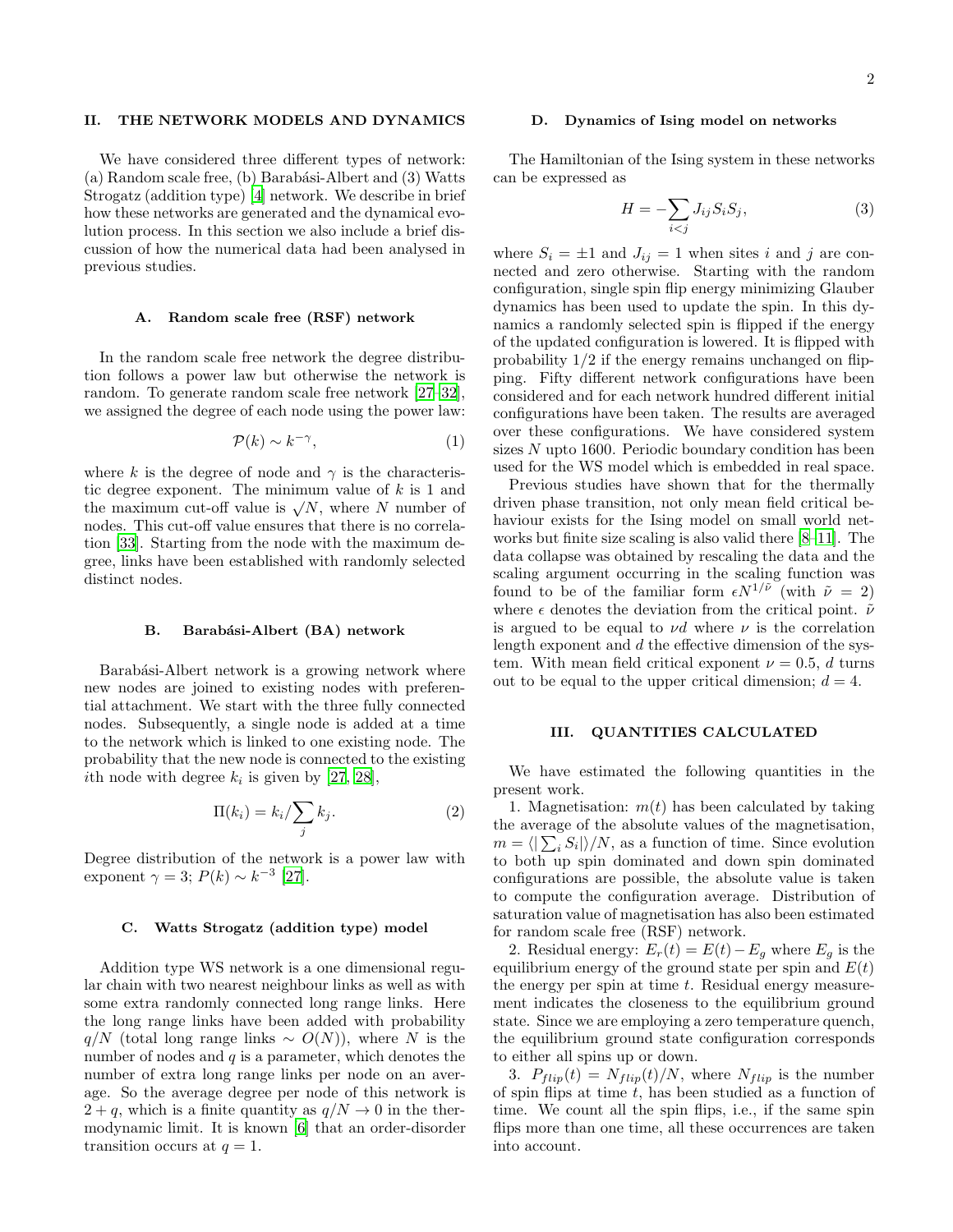4. Freezing probability  $F$  is defined as the probability that the system does not reach the true ground state. It has been calculated as a function of the relevant parameters. For  $T = 0$ , the known ground state is the ferromagnetic state with  $m(t \to \infty) = 1$ . A frozen configuration will have an absolute value of magnetisation less than 1.

5. Whether or not the dynamics continue, the system always reaches an iso-energy state. Time  $\tau$  to reach the iso-energy state has been calculated as a function of the relevant parameter for random scale free (RSF) network.

The saturation values have been denoted using appropriate subscript, e.g.  $m_{sat}$  for magnetisation.

## IV. RESULTS

#### A. Random scale free network



<span id="page-2-0"></span>FIG. 1. (Color online) RSF: Variation of freezing probability  $F(\gamma)$  as a function of  $\gamma$  for different system size N. Inset shows the data collapse where  $F(\gamma)$  has been plotted against  $X = (\gamma - \gamma_c^f) N^{1/\tilde{\nu}}.$ 

We first discuss the behaviour of the freezing probability  $F$  on the RSF. The variation of  $F$  with the network parameter  $\gamma$  for different system sizes suggests that a freezing transition takes place here as the freezing probability is unity above a value of  $\gamma$  which we denote by  $\gamma_c^f$ (Fig. [1\)](#page-2-0). Of course, if the initial state is fully ordered it is not counted as a frozen state. However, barring these two states (all up/ all down), none of the other initial states reaches the actual equilibrium configuration. Hence the freezing probability is actually  $1-2/2^N$  which becomes unity in the thermodynamic limit. Below  $\gamma_c^f$ , the freezing probability decreases with system size and shows a system size independent behaviour for  $\gamma \lesssim 1.0$ . The freezing probability is non zero for all values of  $\gamma$ .

As the freezing probability shows finite size dependence close to  $\gamma_c^f$  and since it is dimensionless, we argue that it should show a finite size scaling behavior in the following manner

$$
F(\gamma, N) = g_1[(\gamma - \gamma_c^f)N^{1/\tilde{\nu}}]
$$
\n(4)



<span id="page-2-1"></span>FIG. 2. (Color online) RSF: ((a), (b)) The distribution of saturation value of magnetisation for  $N = 576$  for different values of  $\gamma$ . (c) The variation of fluctuation of saturation value of magnetisation and (d) time to reach the energetically stable state as a function of  $\gamma$  for different system size N.



<span id="page-2-2"></span>FIG. 3. (Color online) RSF: Variation of magnetisation  $m(t)$ with time for different system size N. (a)  $\gamma = 1.5$  and (b)  $\gamma = 3.2$ .

where  $g_1$  is a scaling function. We estimate  $\gamma_c^f \approx 2.0$  and the exponent  $\tilde{\nu} \approx 2.20$  (inset of Fig[.1\)](#page-2-0). The estimates are obtained from the manifestly best collapse of the data after rescaling is done properly. As already discussed in section [II D,](#page-1-0) finite size scaling is valid for the Ising model on networks with  $\tilde{\nu} = \nu d$  where  $\nu$  is the mean field value of the correlation length exponent and d is equal to 4.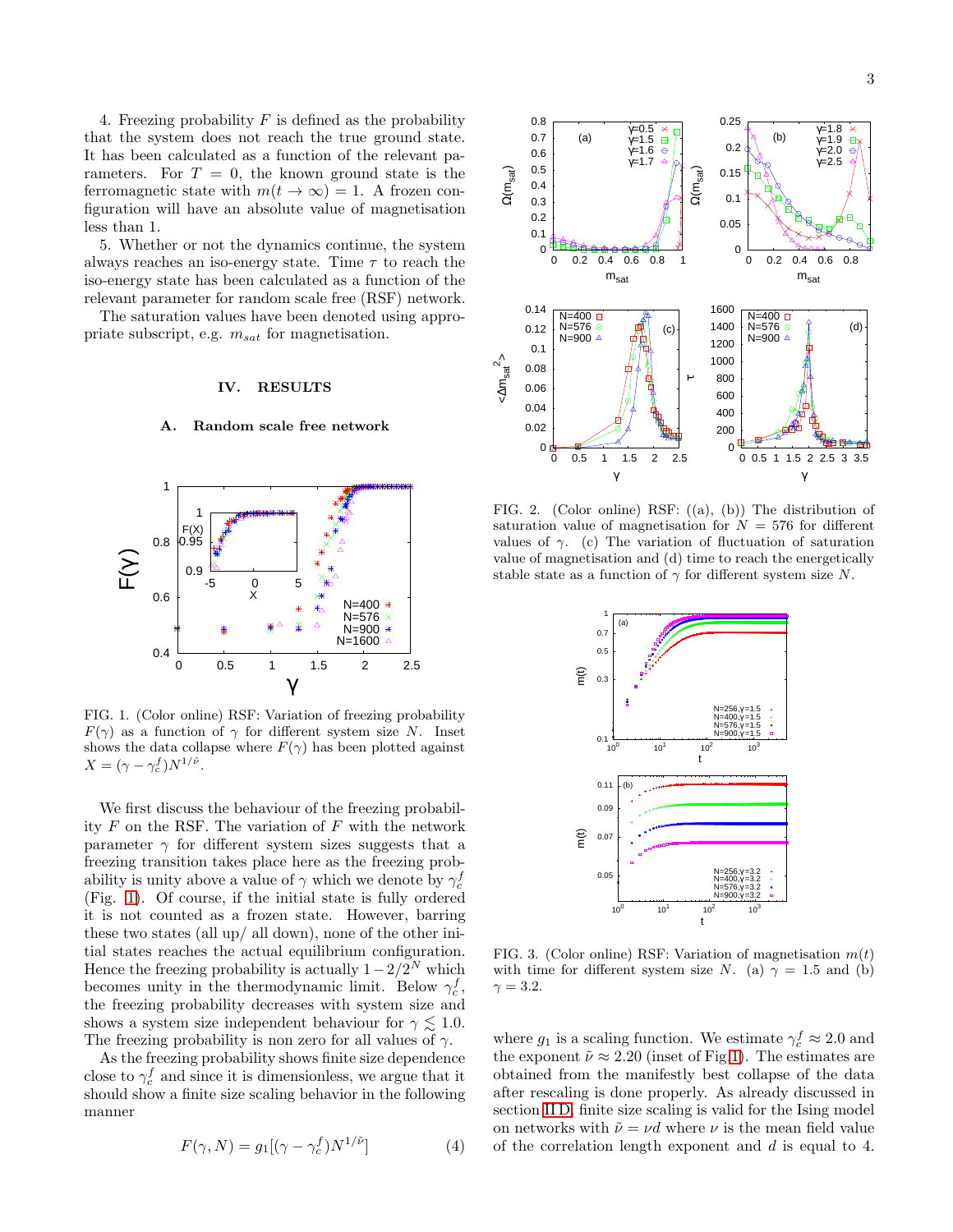Assuming the same to hold good here, we get  $\nu \approx 0.55$ from the fact that  $\tilde{\nu} \approx 2.2$  which is fairly close to the mean field value 0.5 for Ising model [\[34\]](#page-6-23).

We next show that an order-disorder phase transition also occurs in this network. The distribution of magnetisation  $\Omega(m_{sat})$  has been studied (Fig. [2a](#page-2-1), b). It is unimodal in nature for the values of  $\gamma$  far from the  $\gamma_c^f$ . The peaks occur at  $m_{sat} \sim 1$  for  $\gamma \ll \gamma_c^f$  and  $m_{sat} \sim 0$ for  $\gamma \gg \gamma_c^f$ . The distribution is bimodal close to  $\gamma_c^f$  with the peak values at  $m_{sat} \sim 0$  and  $m_{sat} \sim 1$ .

Fluctuations of the saturation value of the magnetisation  $\langle \Delta m_{sat}^2 \rangle$  shows a peak which shifts toward  $\gamma_c^f$ and the the peak value increases as the system size is in-creased (Fig. [2c](#page-2-1)). We have also estimated the time  $\tau$  to reach the energetically stable state. It shows a peak close to  $\gamma_c^f$ . Clearly  $\tau$  diverges near  $\gamma_c^f$ , as the peak value increases with system size (Fig. [2d](#page-2-1)). These behaviour suggest that there is an order-disorder transition also taking place as  $\gamma$  is varied. In principle the order-disorder transition may take place at a value  $\gamma_c^m \neq \gamma_c^f$  and we make further analysis to estimate  $\gamma_c^m$  more accurately. We also check whether a mean field-like behaviour is present for the order-disorder transition.

The variation with time of the magnetisation  $m(t)$  has been shown for different system sizes for two different values of the degree exponent  $\gamma$  (Fig. [3a](#page-2-2), b). The behaviour of the saturation values of the magnetisation  $m_{sat}$  for finite sizes shows the typical characteristics of a continuous phase transition with  $\gamma$  acting as the driving parameter (Fig. [4\)](#page-3-0).

Using finite size scaling method we indeed obtain a collapse of the data points for  $m_{sat}$  for different system sizes. The following scaling form for  $m_{sat}$  has been used:

$$
m_{sat} = N^{-\beta/\tilde{\nu}} g_2[(\gamma - \gamma_c^m) N^{1/\tilde{\nu}}]. \tag{5}
$$

We obtain  $\gamma_c^m \approx 2.20$ ,  $\beta \simeq 0.47$  and  $\tilde{\nu} \simeq 2.20$  (inset of Fig. [4\)](#page-3-0). The values of the exponents  $\beta$  and  $\nu$  are fairly close to the mean field values once again.



<span id="page-3-0"></span>FIG. 4. (Color online) RSF: Variation of saturation value of magnetisation as a function of  $\gamma$  for different system size N. Inset shows the data collapse where  $Y = m_{sat} N^{\beta/\tilde{\nu}}$  has been plotted against  $X = (\gamma - \gamma_c^m) N^{1/\tilde{\nu}}$ .

Next we discuss the behaviour of the residual energy

and the spin flip probability which also attain a saturation value in time  $(P_{sat}$  and  $E_{sat}$ ). Both the saturation values  $P_{sat}$  and  $E_{sat}$  show nonmonotonic variation with  $\gamma$  (Figs. [5,](#page-3-1) [6\)](#page-4-0), with a peak which shifts as the system size is increased.  $P_{sat}$  in particular shows a very interesting behaviour with finite size. For  $\gamma \lesssim 2.0$ , it decreases with system size indicating an absorbing phase which is actually the ordered phase as indicated by the behaviour of the magnetisation discussed above. However, there is a region between  $\gamma \approx 2.0$  and  $\gamma \approx 3.0$ , where  $P_{sat}$  increases with system size which indicates an active state. For  $\gamma \gtrsim 3.0$ ,  $P_{sat}$  decreases with system size indicating an absorbing state once again. Hence we have two absorbing phases separated by an active phase and two transitions as the parameter  $\gamma$  is varied. This is reminiscent of two distinct transitions observed in opinion dynamics models [\[35,](#page-6-24) [36\]](#page-6-25).

We found from the above studies that  $\gamma_c^f \approx 2.0$  and  $\gamma_c^m \approx 2.2$  are close but not exactly the same. However, this could be due to finite size effects and these two might turn out to be identical, i.e.,  $\gamma_c^f = \gamma_c^m = 2.0$  in the thermodynamic limit. This possibility is supported by the behaviour of both  $\tau$  and  $E_{sat}$ . While  $\tau$  diverges at  $\gamma \simeq 2.0$ ,  $E_{sat}$  decreases with system size below  $\gamma \simeq 2.0$  (indicating an order phase) and increases or remains constant above this value (Figs. [6\)](#page-4-0).



<span id="page-3-1"></span>FIG. 5. (Color online) RSF: Variation of saturation value of the fraction of spin flips as a function of  $\gamma$  for different system size N. The vertical arrows separate different phases.

#### B. Barabási-Albert network

The BA network has no intrinsic parameter. We calculate the relevant dynamic quantities for different system sizes. The magnetisation  $m(t)$  slowly increases for the first few time steps and gets saturated at long times for all the system sizes. Both  $E_r(t)$  and  $P_{flip}(t)$  decrease with time and then reach a saturation value. Saturation values of all these quantities as a function of system size have been plotted in Fig. [7a](#page-4-1). The saturation value of magnetisation  $m_{sat}(N)$  decreases with system size and the variation shows a power law behaviour. We fitted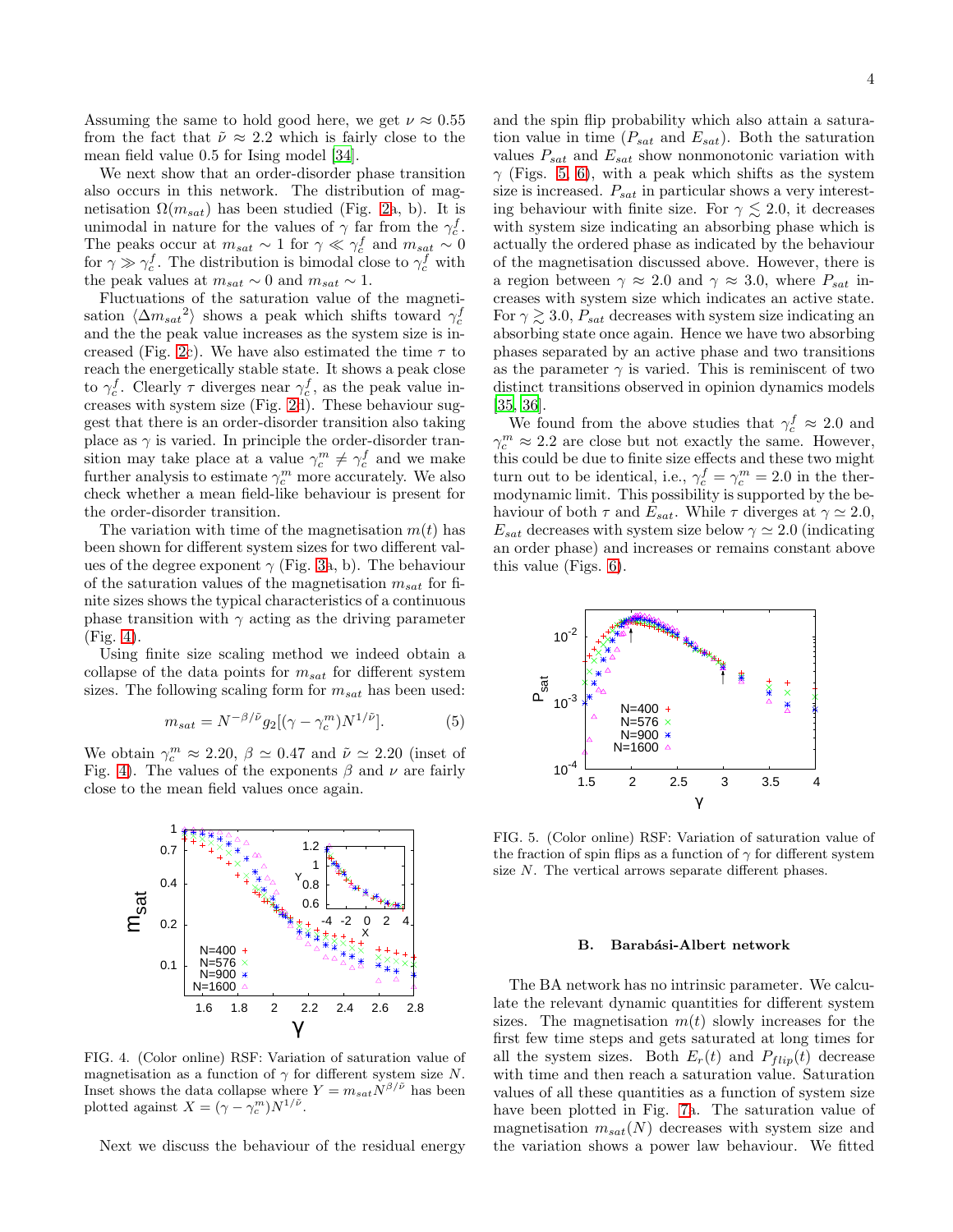

<span id="page-4-0"></span>FIG. 6. (Color online) RSF: Variation of saturation value of the residual energy as a function of  $\gamma$  for different system size N.

the variation with the form  $m_{sat}(N) = a_m N^{-b_m}$  and the estimated exponents are  $a_m \approx 1.467$  and  $b_m \approx 0.150$ .

We have also studied the variation of saturation value of the fraction of spin flips  $P_{sat}(N)$  and saturation value of residual energy  $E_{sat}(N)$ . Both of them show a slowly increasing behaviour with system size and these increasing behaviour also follow power law (Fig. [7a](#page-4-1)). We fitted the variation of  $P_{sat}(N)$  with the form  $P_{sat}(N) = a_f N^{b_f}$ and the exponents are  $a_f \approx 0.001$  and  $b_f \approx 0.346$ . For  $E_{sat}(N)$ , the fitted form is  $E_{sat}(N) = a_E N^{b_E}$  and the exponents are  $a_E \approx 0.083$  and  $b_E \approx 0.293$ . The important point to note here is this seems to be an active phase as the saturation value of the fraction of spin flips shows increase with system size. In contrast, the same quantities plotted for the RSF with  $\gamma = 3.0$  (Fig. [8\)](#page-4-2) shows that it is an absorbing phase (as already noted in the previous subsection). We will discuss more about this observation in Section [V.](#page-5-2) The variation of  $E_{sat}(N)$  with N in RSF is however, similar, with  $E_{sat}(N) = 0.013N^{0.279}$ .  $m_{sat}(N)$ for RSF decays as  $1.17N^{-0.408}$  which signifies a faster decay compared to the BA network. .

In the BA model, the freezing probability  $F(N)$  increases with system size (Fig. [7b](#page-4-1)). Freezing probability  $\rightarrow$  1 for  $N \rightarrow \infty$ . Thus the BA model is in an active disordered state where none of the configuration reaches the equilibrium ground state. The variation of  $F(N)$  with system size fits well with the form  $F(N) = 1 - e^{-a_d N^{b_d}}$  and the calculated exponents are  $a_d \approx 0.113$  and  $b_d \approx 0.548$ . The behaviour of the freezing probability as a function of  $N$  is also quite different for the BA and the RSF networks (with  $\gamma = 3$ ), in the latter we found a system size independent behaviour.

## C. WS network

On the WS network, all the relevant quantities show a saturation behaviour as already noted previously on a slightly different version of the WS network [\[26\]](#page-6-17).

Here in addition, we have studied the spin flip proba-



<span id="page-4-1"></span>FIG. 7. (Color online) BA: (a) Variation of saturation value of magnetisation  $m_{sat}(N)$ , fraction of spin flips  $P_{sat}(N)$  and residual energy  $E_{sat}(N)$  as a function system size. (b) Variation of freezing probability  $F(N)$  as a function of system size N.



<span id="page-4-2"></span>FIG. 8. (Color online) RSF( $\gamma = 3.0$ ): Variation of saturation value of magnetisation  $m_{sat}(N)$ , fraction of spin flips  $P_{sat}(N)$ and residual energy  $E_{sat}(N)$  as a function system size.

bilities. The saturation value of the probability of spin flips  $P_{sat}$  has been plotted against the parameter q for different system sizes and this quantity reveals interesting behaviour (Fig. [9a](#page-5-3)). It is clearly seen that above  $q \approx 1$ , the probability decreases as a function of system size N while below  $q \approx 1$  it is almost size independent. This indicates that there is an active absorbing phase transition taking place at this point.

The value of the freezing probability  $F(q)$  either increases with  $N$  or remains constant which clearly shows that the entire phase is frozen for any  $q > 0$ . We find that for  $q < 1$  the freezing probability reaches unity in the thermodynamic limit while it remains fairly constant beyond this value (Fig. [9b](#page-5-3)). This is consistent with the active-absorbing phase transition stipulated to take place at  $q = 1$ ; in the active state, one can never reach the equilibrium ground state configuration.

 $F(q)$  shows a peak at  $q = 0.2$  and the position of the peak is independent of system size which shows that the system is maximally disordered here. The peak values of freezing probability as a function of system size  $N$ is fitted with the form  $F_{peak}(N) = 1 - e^{-aN^b}$  and the estimated values of the exponents are  $a \approx 0.134$  and  $b \approx$ 0.540 (inset of Fig. [9b](#page-5-3)). It may be noted that the same form is obeyed in the BA model.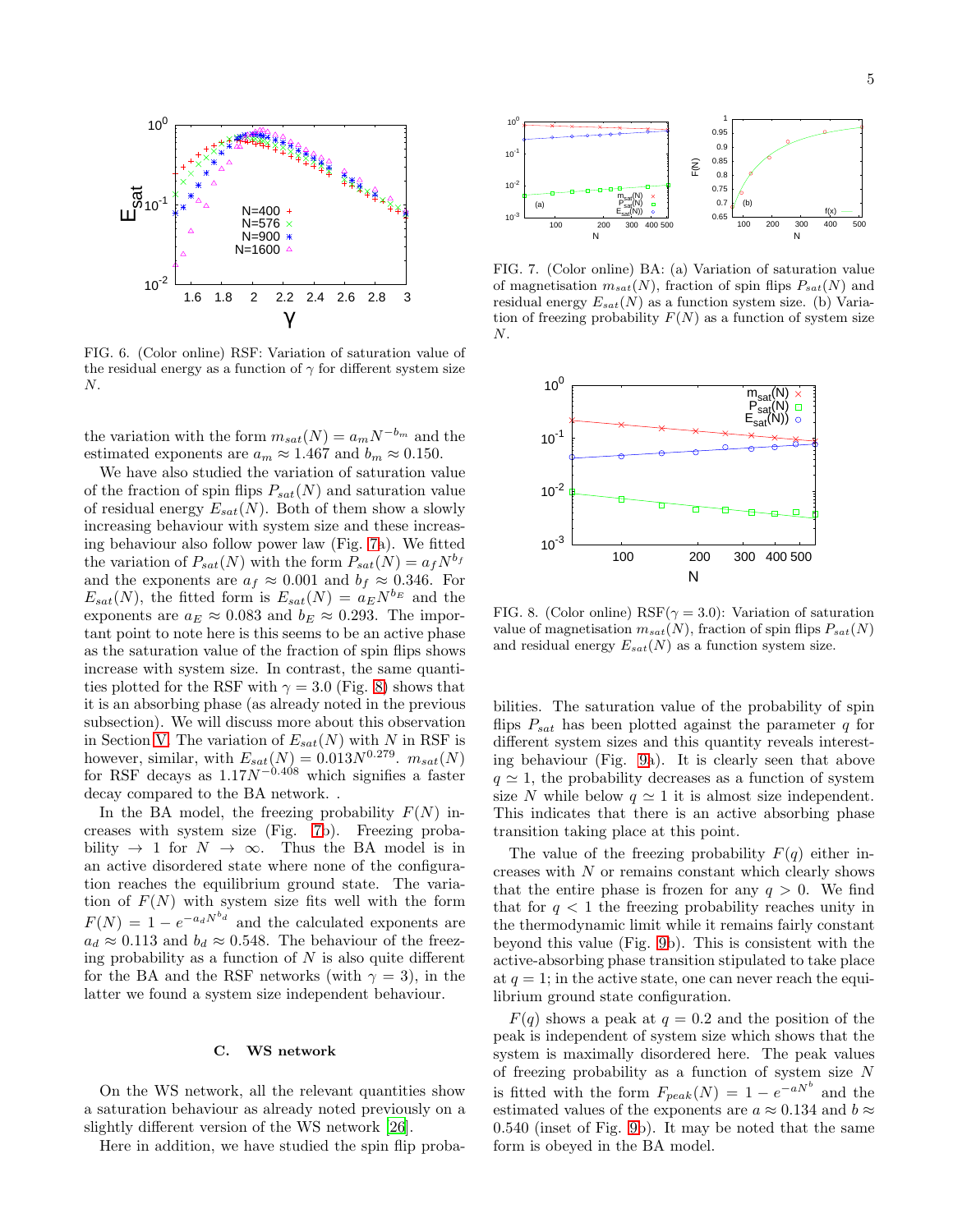6



<span id="page-5-3"></span>FIG. 9. (Color online) WS: Variation of (a) saturation value of fraction of spin flips  $P_{sat}$  and (b) freezing probability  $F(q)$ as a function of  $q$  for different system sizes  $N$  (right panel). Inset of (b) shows the variation of peak value of  $F(q)$  with the system size.

# <span id="page-5-2"></span>V. DISCUSSIONS AND CONCLUSIONS

We have studied zero temperature Glauber dynamics of the Ising model on three types of networks and compared the results. Frozen state is observed in all the three types of network models. For random scale free network, freezing probability is unity for  $\gamma \gtrsim 2$ , i.e., the system never reaches the global equilibrium but for lower value of the parameter  $\gamma$ , it decreases with system size and shows a system size independent behaviour for  $\gamma \lesssim 1$ . This behaviour of freezing probability suggests a freezing transition point at  $\gamma_c^f \simeq 2.0$ . We also find an order disorder transition point taking place very close to this point; in fact we believe that they occur at the same point and the difference is only a finite size effect. Also close to this point, the first active-absorbing (A-A) phase transition takes place; the disordered phase for  $2 \lesssim \gamma \lesssim 3$  is active while for  $\gamma \leq 2$ , one gets an absorbing phase. A second A-A transition takes place close to  $\gamma \approx 3.0$  and the system evolves to an absorbing disordered state beyond this value. In all probability these two A-A transitions take place at  $\gamma = 2.0$  and 3.0 in absence of finite size effects; these two points are significant as for  $\gamma \leq 2.0$ , the average degree diverges while for  $\gamma \leq 3.0$ , the degree variance diverges in the thermodynamic limit.

One can compare the results of RSF network and BA network for the same characteristic degree exponent  $\gamma = 3.0$ . The residual energy shows an increase with system size  $N$  in both cases in a power law manner with an exponent which is fairly close. Also, the saturation value of magnetisation decreases with  $N$  in both networks in a power law manner, corresponding exponents are however quite different. The saturation energy and magnetisation behaviour are consistent with the fact that the state is disordered for both RSF and BA networks. However freezing probability for BA model and RSF network show different behaviour with system size. For RSF,

the freezing probability shows a system size independent behaviour while for BA model, it has a nonlinear dependence. As far as the spin flip probability is concerned RSF (at  $\gamma = 3.0$ ) again differs from the BA network. The RSF network and BA model are intrinsically different, BA is a growing network generated with a particular strategy. There is no loop in this network. In the case of RSF, the structure is completely different, there may be loops. Although in a numerical study, the value of  $\gamma$ may not be exactly 3 in either the RSF or BA networks due to finite size effects, we believe that this cannot be the reason for the results being qualitatively different. In fact previous studies on RSF and BA have shown that characteristic features may be quite different for the two networks [\[27,](#page-6-18) [32\]](#page-6-19).

The results obtained for the WS model can also be compared to those found for the RSF network and BA network. In the WS network an A-A transition is observed at  $q \approx 1.0$  which is also the order-disorder transition point. Hence this is similar to the occurrence of an A-A and an order-disorder transition occurring simultaneously in the RSF. However in the WS network, the entire disordered phase is active. For small average degree the system is in an active and for large degree in an absorbing phase. For the RSF network, two A-A transitions exist where absorbing phase is observed for both large degree and small degree and an active state exists in between these two absorbing phases. In both RSF and WS another interesting feature is present, the ordered state shows a finite freezing probability with negligible system size dependence. In the WS network maximum value of the freezing probability  $F(q)$  occurs at  $q \approx 0.2$ and shows a behaviour similar to the freezing probability in BA network as a function of system size.

To summarise, a systematic study of ordering dynamics of the Ising model on scale free networks has been made for the first time to the best of our knowledge. It is observed that the system freezes to a non equilibrium steady state for all values of the relevant parameters in the random scale free networks (RSF) and the Barabási-Albert model (BA). The presence of two activeabsorbing phase transitions in the RSF makes it different from the WS network where only one such transition is observed. It is also concluded that in RSF one of the active-absorbing phase transition takes place at the order-disorder transition point which is similar to what is observed in the WS network.

Acknowledgements: The authors thank Soham Biswas for his suggestions and encouragement. AK acknowledges financial support from UGC sanction no. F.7- 48/2007(BSR). PS acknowledges financial support from CSIR project. Computations made on HP cluster financed by DST (FIST scheme), India.

<span id="page-5-0"></span>[1] A. Barrat and M. Barthelemy and A. Vespignani, *Dynamical Processes on Complex Networks*, Cambridge

<span id="page-5-1"></span>[2] P. Sen and B. K. Chakrabarti, *Sociophysics: An Intro-*

University Press, 2008.